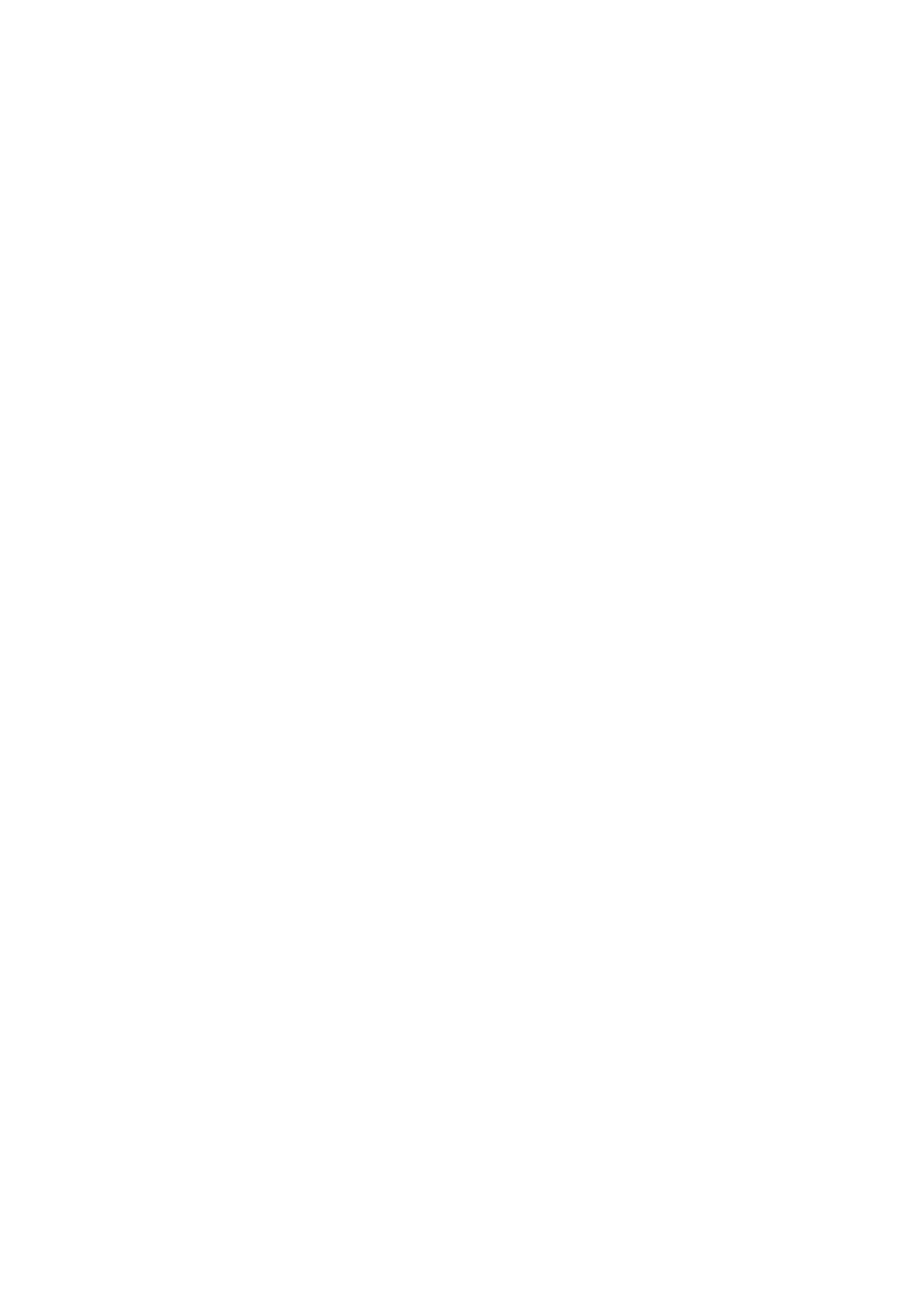## *Commentary on Green Tara*

*by Lama Zopa Rinpoche*

#### *Introduction*

The venerable Tara, a female aspect of the Buddha, was originally born as a princess called Yeshe Dawa in the world called Manifold Lights. She was greatly devoted to the teachings of the buddhaof that period whose name was Drum Sound, and for many hundreds of millions of years made offerings to the numberless buddhas, bodhisattvas, and arhats of the time. Each day she wouldprepare offerings of precious cloth in each of the ten directions, and because of the merits of this, she received bodhichitta. Some monks of that period told Tara that if she made prayers to receive a male body and to be of benefit to the teachings, her prayers would be successful. However, she replied, "Many work for sentient beings with male bodies, but few with female. Therefore, I shall work for all sentient beings as a female until samsara ends. "Remaining in the palace, unattached to the sense objects she enjoyed, she practiced meditation and attained the state known as "Releasing All Living Beings." Through the power of this, each and every morning she released hundreds of millions of others from worldly thoughts, bringing them to the same level, and every afternoon she did thesame. Then she changed her name to "Tara" – the Liberator – and consequently, the buddha Drum Sound prophesied that she would be known as the Goddess Tara until all sentient beings received enlightenment.

A great number of Indian pandits and yogis have become enlightened through the practice of this yoga method. Among them are Tilopa, Naropa, Donbhipa, Kamakashi, Kandhapa, Lalavajra,Dipankara (Ati sha), and Madhyemasingha. Similarly in Tibet, countless Tibetan lamas have accomplished all the sutra and tantra realizations by relying on Tara. Among these are: Dromtonpa; Lama Tsong Khapa; the great yogi Landol Rinpoche; the great yogi who attained Arya Tara, Taguwa; the great teacher Yeshe Gyatso; the Venerable Ngawang Tsultrim; the Venerable Deupa Gyaltsen; the great Lama Jampa Tenzin Gyatso; the venerable lama, embodiment of all buddhas and manifestations of Tara herself in a human body, Losang Yeshe Tenzin Gyatso;the venerable, depthlessly kind Lama Lobsang Tsondu, who understands completely every single teaching of the Buddha and is the second buddha of wisdom, Manjushri;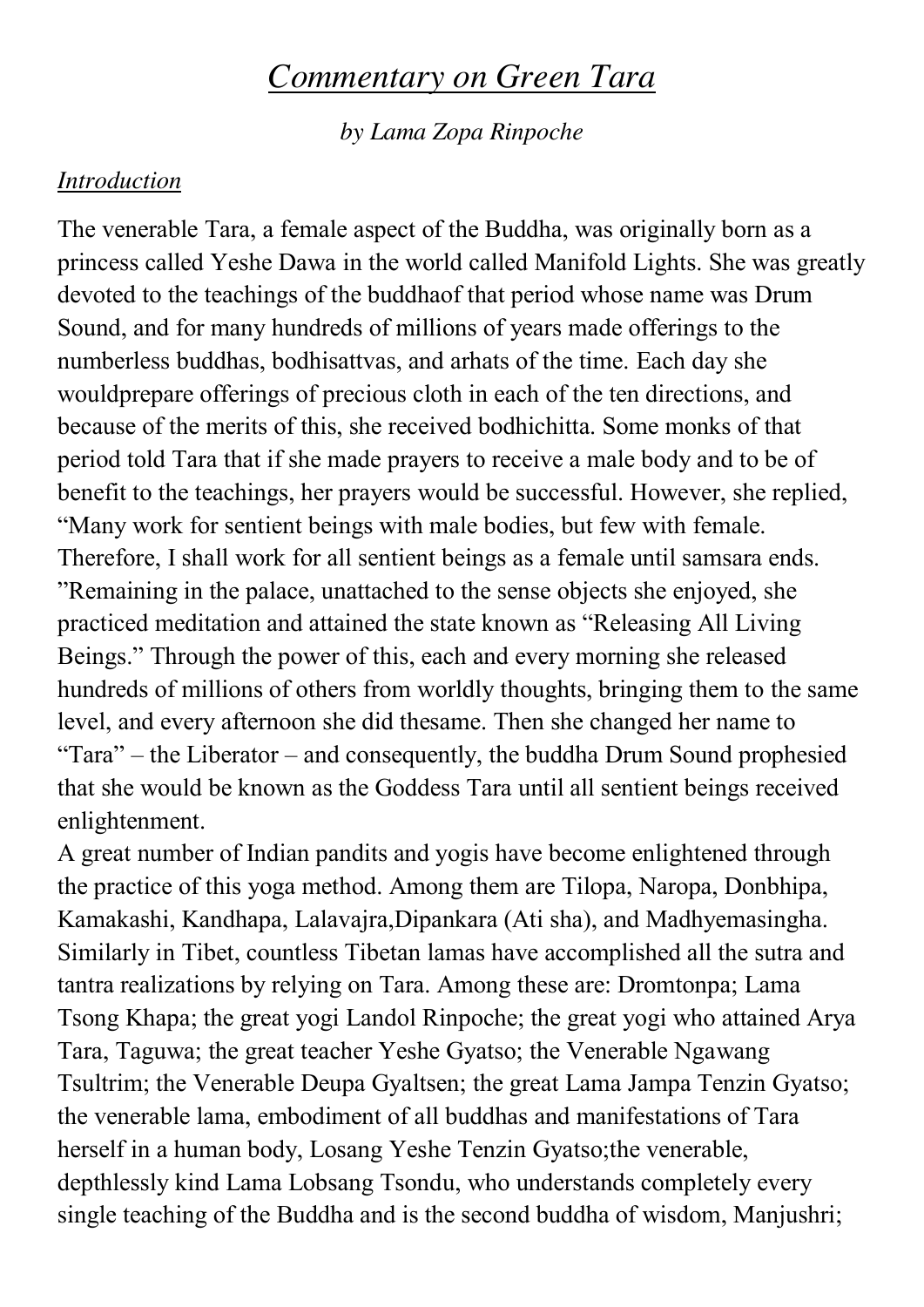and innumerable others. Therefore, as long as we continue to observe the law of karma,we need never doubt that Tara will help us also to reach enlightenment.

#### *The Mantra*

Arya Tara is the female one who releases (liberates). She can help prevent hindrances and help to generate quickly the steps of the path to enlightenment. From her side there is nothing left to be released as she has removed every single obscuration and received enlightenment ages ago by following the path. She wished to receive enlightenment in a female body and in that way to benefit sentient beings. We are the object whom she helps. She releases us. This is the purpose and function of the mantra OM TARE TUTTARE TURE SVAHA.

Most mantras contain OM . Between OM (at the beginning) and SVAHA or HUM (at the mantra's end) is the deity's meaning, which signifies the path. It contains the method and wisdom of the path; we actualize the method and wisdom by purifying our body, speech, and mind and becoming oneness with Tara. OM signifies Tara's holy body, speech, and mind, and the TARE TUTTARE TURE contains the essence of the Four Noble Truths. TARE signifies release from samsara. The female one who releases. This shows

Tara's function. The help she gives us is to release us from samsara, thus freeing us from suffering.

TUTTARE signifies dispelling fears. The female one who cuts off , or dispels, the eight fears or dangers, stopping each inner fear, which is related to an outer danger:

- 1. Ignorance is the danger of the elephant
- 2. Hatred is the danger of fi re
- 3. Attachment is the danger of water
- 4. Pride is the danger of the lion
- 5. Jealousy is the danger of the snake
- 6. Wrong view is the danger of the thief
- 7. Doubt is the danger of the hungry-ghost
- 8. Miserliness is the danger of chains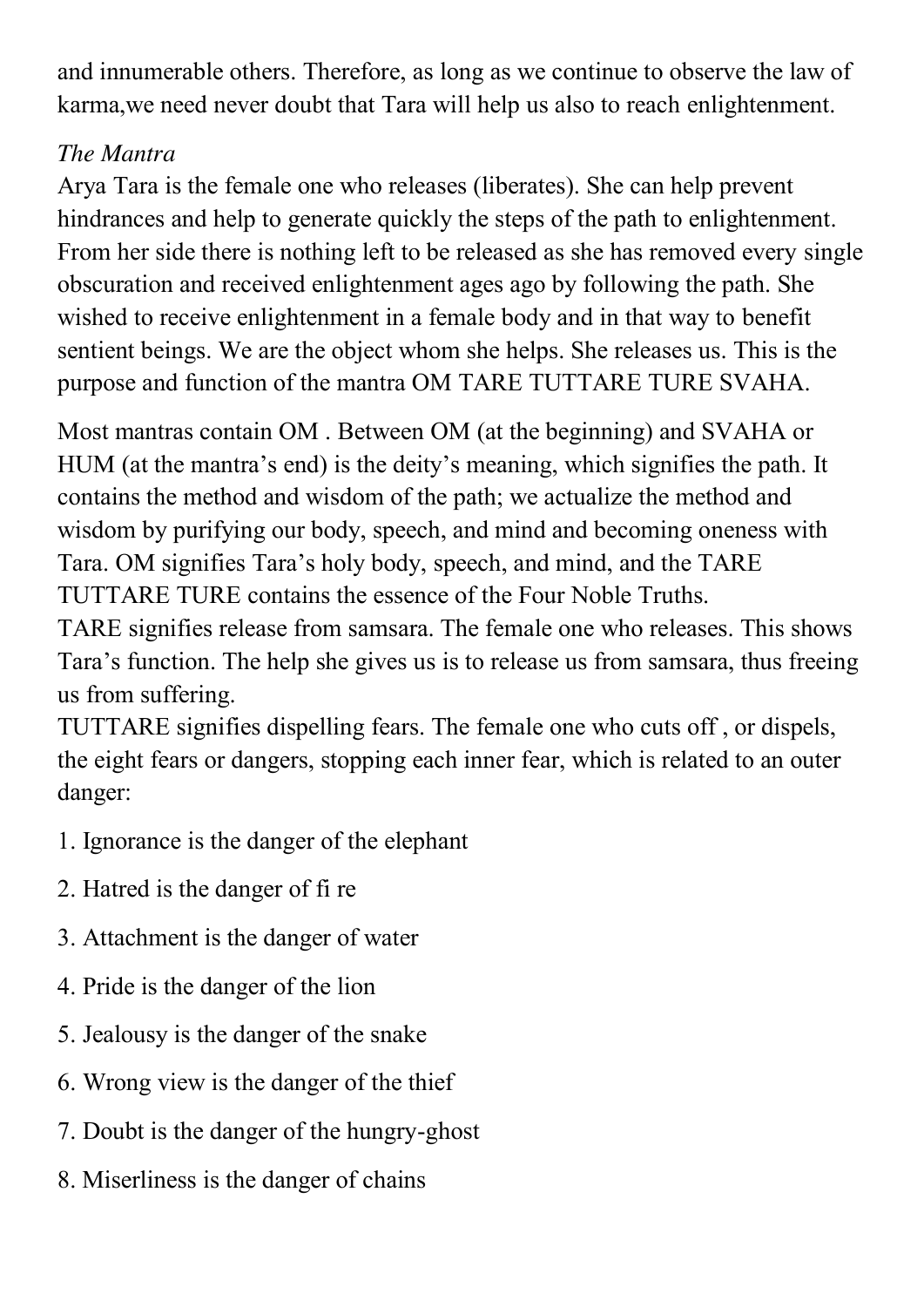Tara saves from all these eight dangers of the disturbed and unsubdued mind and its karmic actions; she is the female one who releases from the eight fears. "Release" shows the true path of cessation; the true path of both the Theravadin and the Mahayana. So Tara releases us from the cause of suffering, the eight fears of the disturbed and unsubdued mind and its action of karma.

TURE signifies releasing from disease. Not only the physical diseases that we ordinary beings recognize. Tara not only releases us from physical sufferings, she also benefits by releasing sentient

beings from mental diseases, the 84,000 diseases of the disturbed and unsubdued mind and its karmic actions. This shows the true cessation of suffering by actualizing the true path: realizing nirvana

– release from samsara – and the enlightenment within one's own mind. Tara shows the true path to us and to all sentient beings: this is how she leads those who wish to and who need to be

brought to the release of nirvana and then on to enlightenment. Gradually, she brings sentient beings to buddhahood by showing the path. Tara liberates us and all sentient beings from the fears

of samsara, bringing us to the blissful state of peace for oneself (nirvana), and then further liberating us from the bondage of the blissful state of peace to bring us to ultimate enlightenment.

Tara is a special deity, a manifestation of all the buddhas' holy actions of body, speech, and mind. Therefore, she is called "mother." By depending on Tara one receives enlightenment, as

all those who in the past have depended on this special deity, this manifestation of all the buddha's holy actions, have received enlightenment. Thus, Tara is the mother from whom all the buddhas

of the three times have been born and from whom we receive enlightenment. In this way we shall all be born from Mother Tara. Why is it that Tara is called "mother"? Tara is the essence of the holy minds of all the buddhas. The holy mind, which is the absolute guru, the dharmakaya, is the base upon which we refer to "Mother Tara." Thus, even though we recognize her in female aspect, the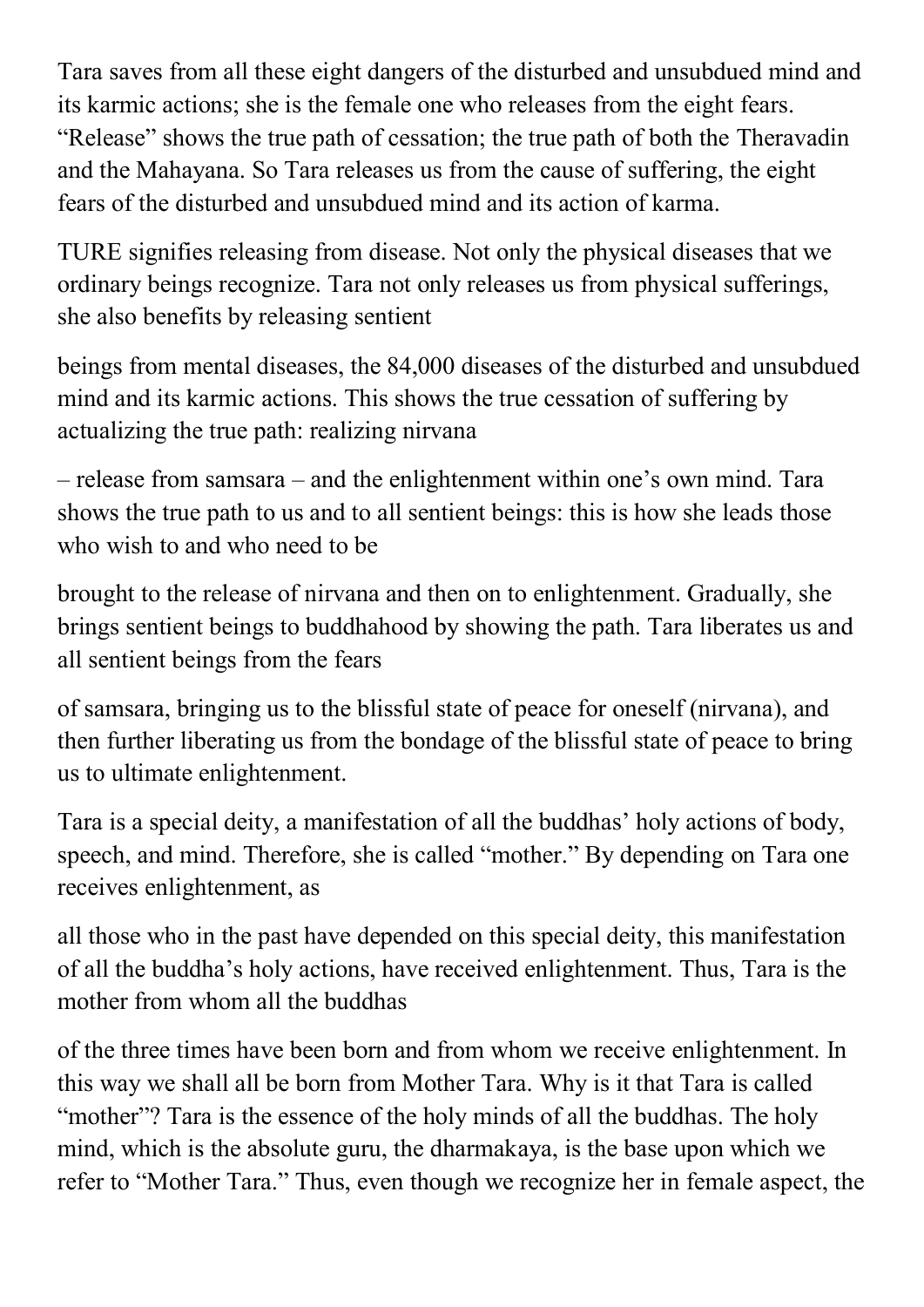base upon which we label her is the dharmakaya, the holy mind of all the buddhas, the absolute guru.

There is not one buddha that has not been born from the absolute Guru, the dharmakaya. No sentient being received enlightenment without depending on the Guru. The absolute Guru manifestsion different forms and reveals different methods according to the level of one's own mind. This is the relative Guru arising from the absolute Guru. All past and present buddhas have been and all future buddhas will be born from the absolute Guru, whichfunctions to release from all suffering and obscurations.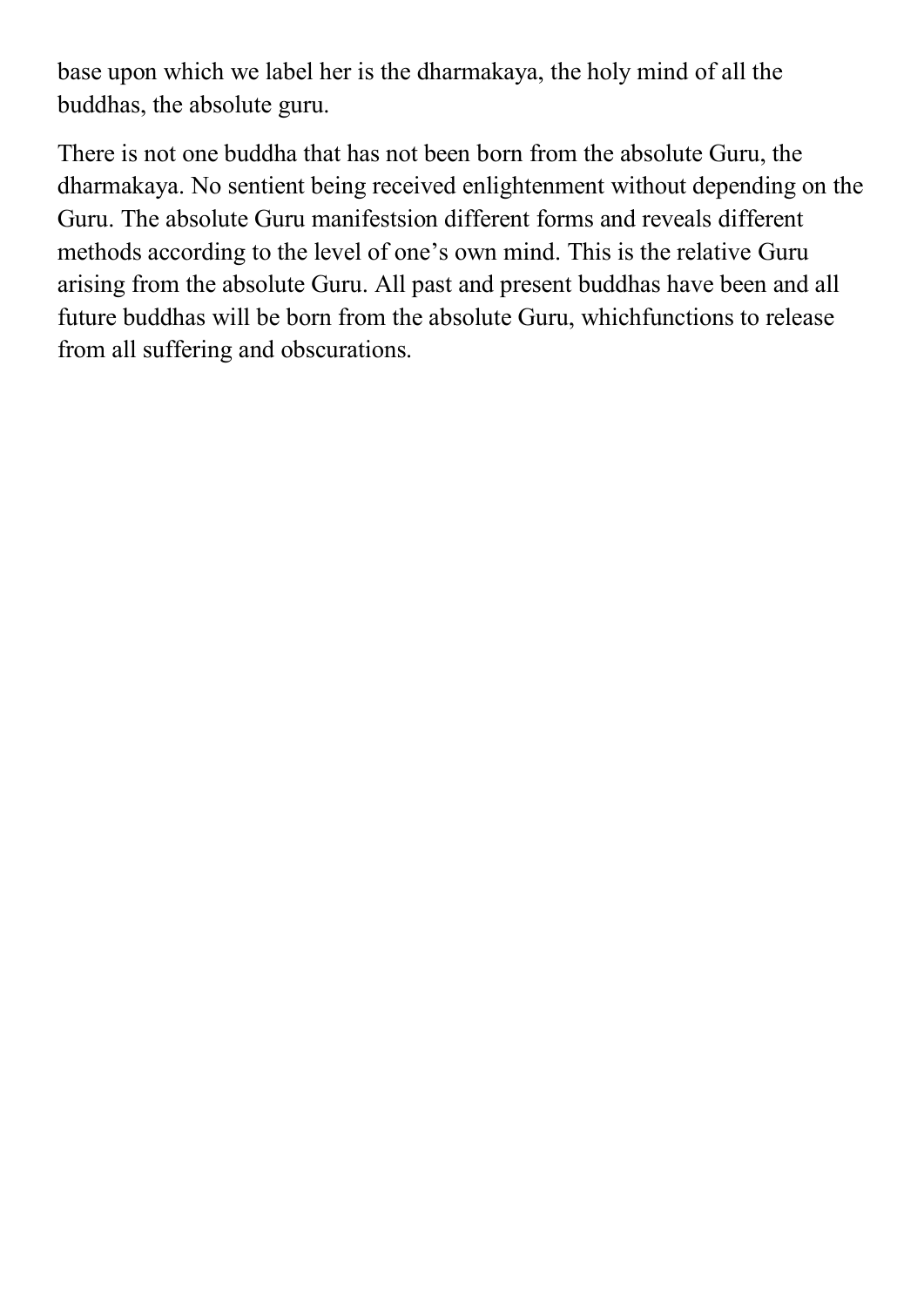## *Green Tara Sadhana*

#### *A Glance Meditation on the Graduated Path*

I take refuge in the holy Guru, the essence of all buddhas, the original granter of all holy teachings and lord of all supreme beings. Please, O Guru-Buddhas, enable me to unify my mind with the Dharma and to succeed in practicing Dharma for receiving the graduated path. May nothing prevent my receiving this path. Please bless me to take refuge in Buddha, Dharma, and Sangha with all my heart and to practice virtue and abandon non-virtue by realizing that I have received a perfect human rebirth, which is highly meaningful, for many reasons difficult to obtain, but perishable, transient, and fragile, decaying in the shortest second because of its changeable nature.

Thus, my death is definite, but its actual time is most indefinite. Karma is most profound. Even in one hour I create more negative karma, bringing rebirth in the lower suffering realms, than positive; even the smallest negative action has so many suffering results; and the ability of karma created to bring its results is never lost (even after more eons that the ordinary mind can imagine). And the sufferings of the three lower realms are very unimaginably unbearable.

By practicing in this way, I might be reborn in the upper realms, but I will still have to experience unlimited samsaric suffering because of of uncontrolled delusion and karma.

Please bestow on me the ability to realize fully the evoluti on of samsara from uncontrolled rebirth to death and rebirth so that I shall follow, night and day, the three-fold training of the path: supreme conduct, supreme concentration, and supreme wisdom – the main method to release me from samsara.

But as each sentient being has been my mother and as all are in extreme suffering, please grant me blessings to bring success to all, by renouncing the perfect self-happiness of nirvana and

practicing the bodhisattvas' deeds with bodhichitta (exchanging myself with others) on the basis of the equanimity meditation. Thus,

I shall have no sorrow in experiencing the samsaric sufferings of all other sentient beings for no matter how long, having trained my mind in the general path.

Please grant me blessings to be able to follow the quick Vajrayana teachings, by feeling sentient beings' sufferings, very unimaginably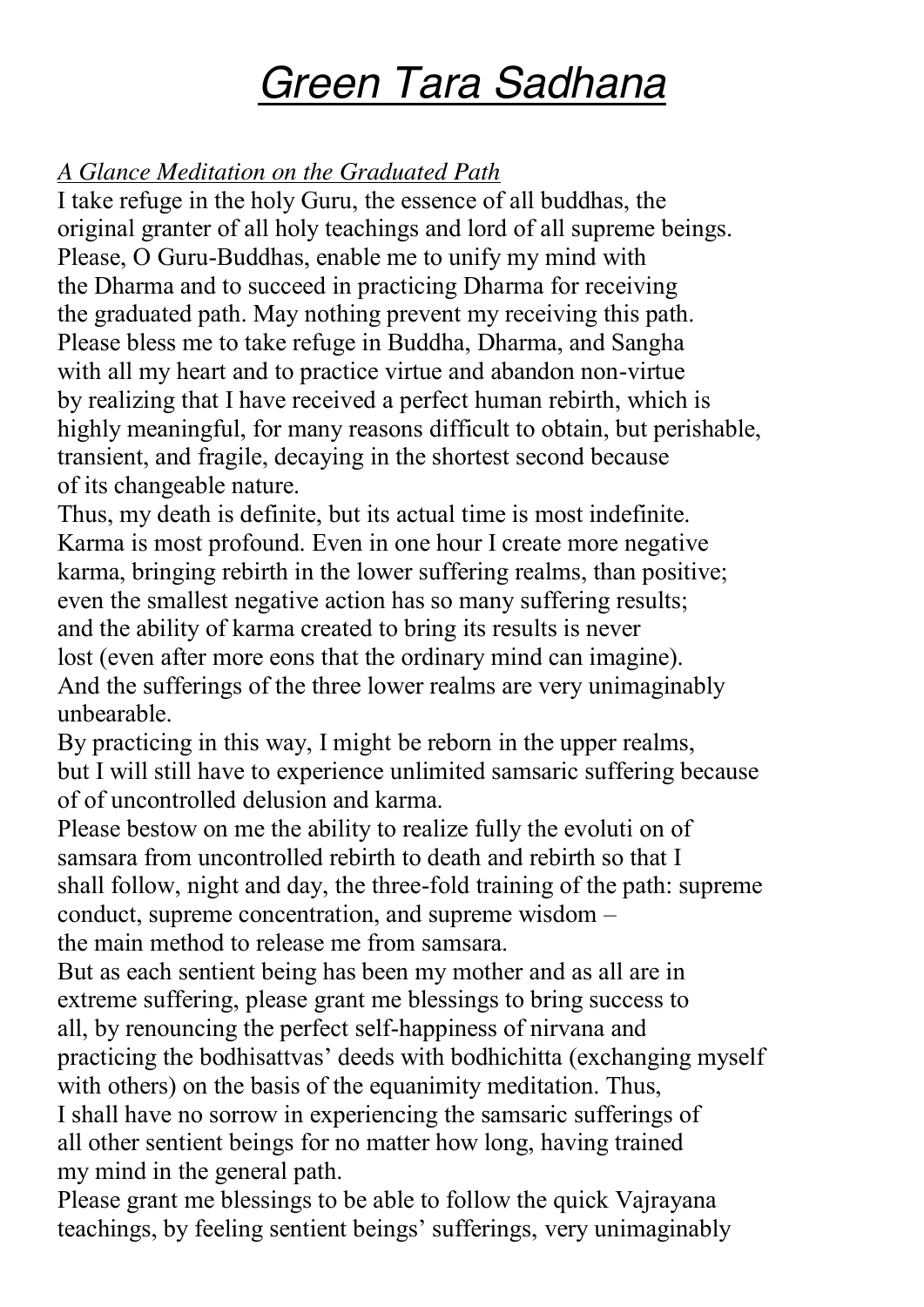unbearable for even the shortest second, as my own, and to attain the enlightened state of Arya Tara immediately, at this very moment, by keeping my ordinations and the orders of the guru with greater and better care than anything else in my life, for the sole purpose of enlightening all sentient beings.

#### *Visualization*

Visualize Green Tara in the space in front of you. She has a radiant green light body, so beautiful. Sitting on a multi-colored lotus, her left foot drawn in (like when we sit meditating) and her right foot out resting on a little multi-colored lotus.

Her left foot drawn in indicates her complete and effortless control over desire energy and her right foot out indicates her willingness and capability to get up and act for sentient beings. Often she's referred to as the wish-fulfilling Buddha. She represents the quick capacity (represented as female) to cut through problems, to get things done, to remove obstacles.

Imagine her as beautiful as possible: young, radiant, full of energy, full of bliss, she wears colored silken garments, and jewelry on her ears, ankles, arms and neck.

Imagine that she is the manifestation of your lama. It is their mind manifesting in this aspect of GreenTara for your benefit. Now, recite three times the Refuge and Bodhicitta prayer.

#### *Going for Refuge and Generating Bodhicitta*

**I go for refuge until I am enlightened To the Buddha, the Dharma, and the Supreme Assembly By the accumulation of merits, of practicing generosity and so forth May I become a Buddha to benefit all sentient beings. [x3]**

*sang gyä chö dang tsog kyi chog nam la jang chub bar du dag ni kyab su chi dag gi jin sog gyi pä sö nam gyi dro la phän chir sang gyä drub par shog [ x3 ]*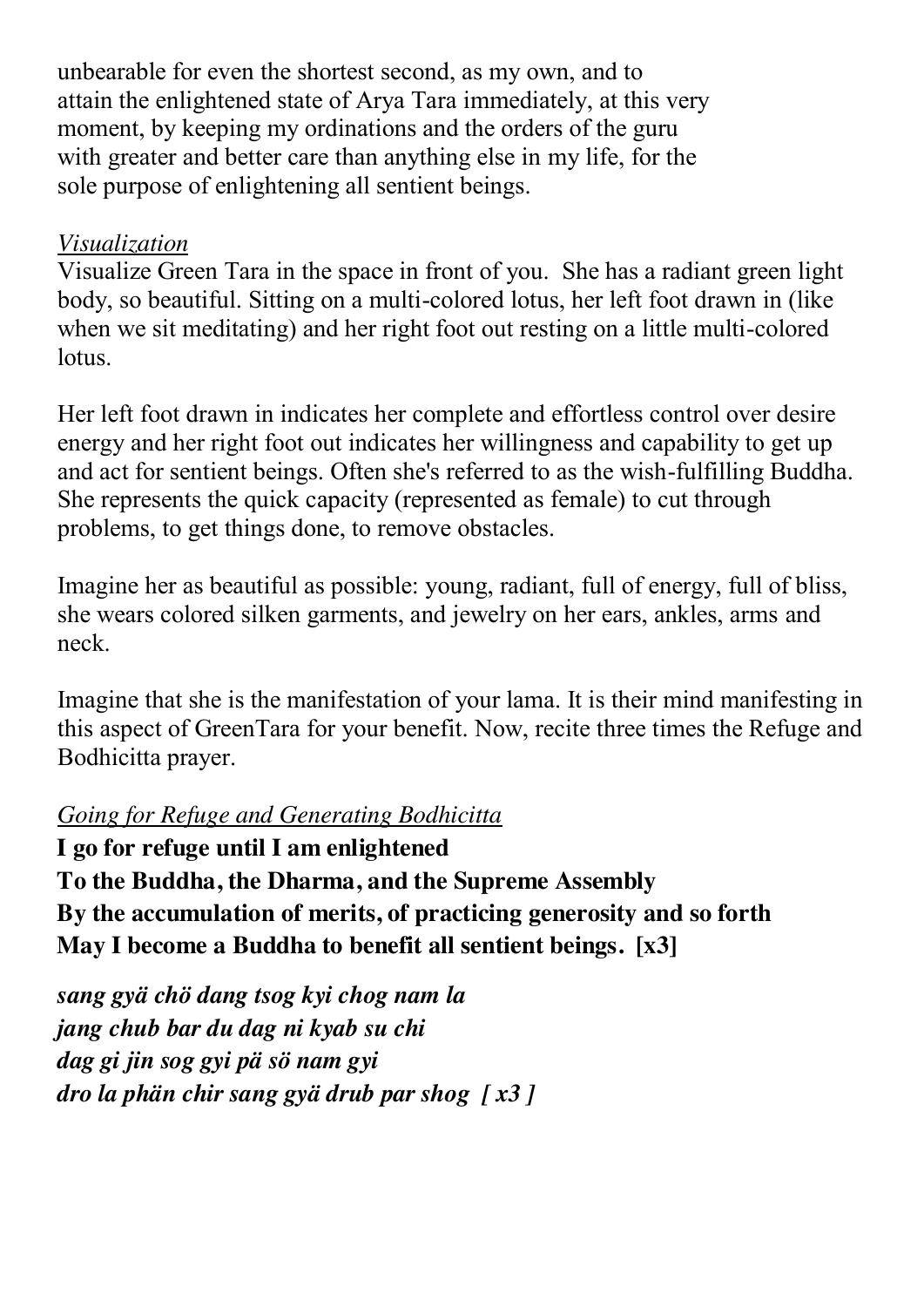#### *The Four Immeasurable Thoughts*

**May all sentient beings have happiness and the causes of happiness. May all sentient beings be free from suffering and the causes of suffering. May all sentient beings never be separated from happiness that is free from suffering.** 

**May all sentient beings abide in equanimity, free from desire for friends and hatred for enemies.**

#### *The Seven Limb Practice*

**Reverently I prostrate with my body speech and mind; I present every type of offering, actual and imagined; I declare all my negative actions accumulated since beginningless time And rejoice in the merit off all holy and ordinary beings. Please remain until the end of cyclic existence And turn the wheel of Dharma for living beings. I dedicate my own merits and those of others to the great enlightenment.**

#### *Mandala Offering*

**This ground, anointed with perfume, strewn with flowers, Adorned with Mount Meru, four continents, the sun and the moon: I imagine this as a Buddha field and offer it. May all living beings enjoy this pure land!** *Inner Mandala Offering* **The objects of my attachment, aversion, and ignorance – Friends, enemies, and strangers – and my body, wealth, and enjoyments: Without any sense of loss I offer this collection. Please accept it with pleasure and**

**Bless me with freedom from the three poisons.**

## **IDAM GURU RATNA MANDALAKAM NIRYATAYAMI**

Then imagine one chakra at a time, powerful, blissful light coming from each of her five chakras, entering your chakras and filling you completely, first purifying you and then filling you with blessings.

First, Tara sends powerful blissful white light from the OM at her brow chakra, which enters your brow chakra and completely fills you. You imagine that all your problems and sufferings and heaviness and grossness of your body are purified by this light, and all the harm you have ever done to any living being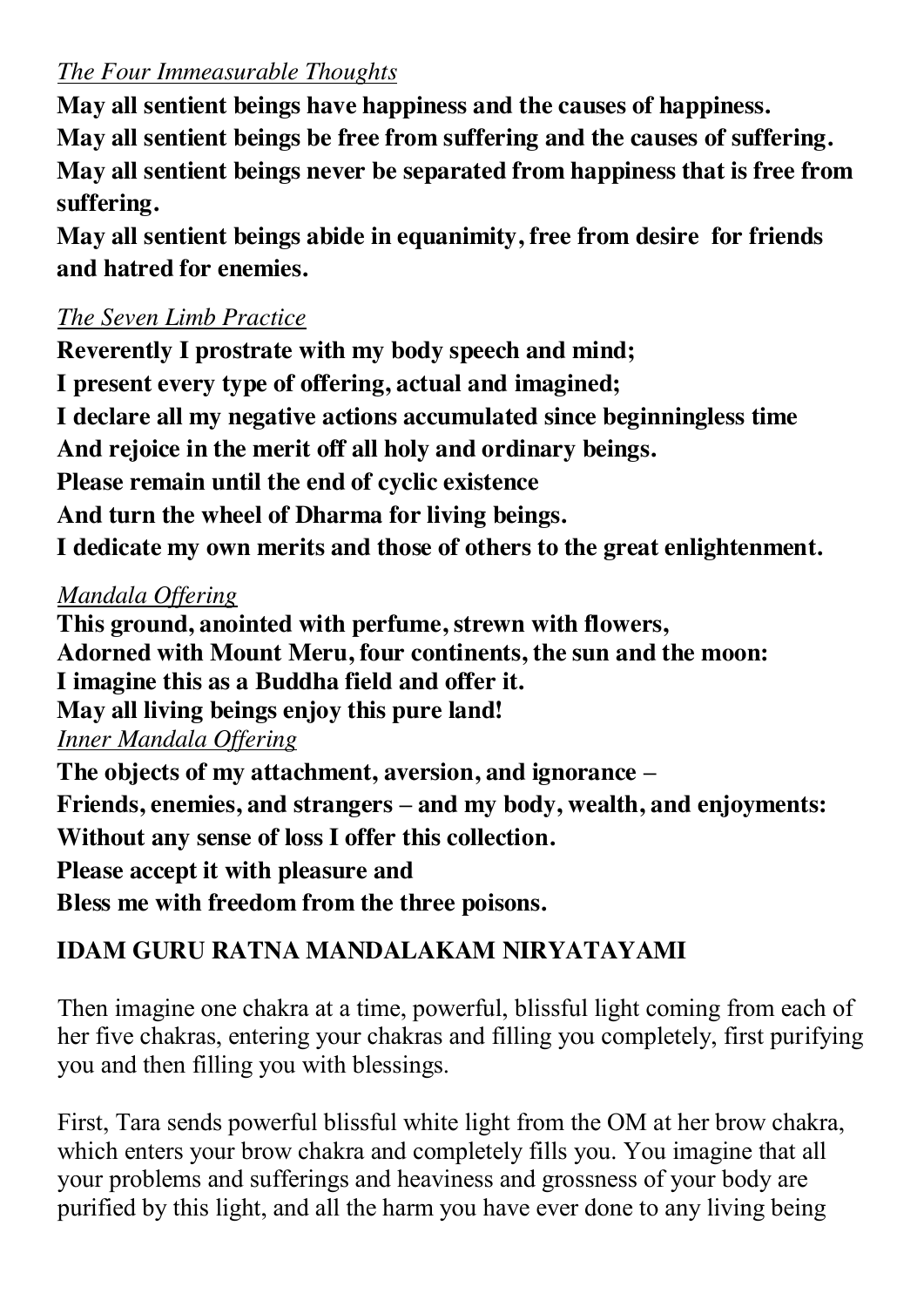with this body and all your infinite past bodies is also purified, eradicated completely, not one atom left. After a little time, you again imagine the light coming, this time visualizing that your body has become a blisful light body, just like Tara's; nothing gross; indestructible, just like it will be when you attain the deity's body, the sambhogakaya.

Second, she sends red light from the AH at her throat chakra, which purifies all the problems of your speech, inappropriate speech, useless speech, the inability to express yourself appropriately, and that all the harm you have ever done to any living being with your speech of this life and in infinite past lives is also totally purified, eradicated by the blissful red light, not one atom left. Then the light comes again, and this time you imagine that you are totally full of all the blissful, perfect, compassionate, wisdom, appropriate speech of Lama Tara, such that whatever sound you utter is necessarily beneficial to any living being who hears it, all of which is your potential. Feel full of this powerful energy.

Third, Tara sends powerful beams of dark blue light from the blue HUM at her heart chakra, which enters your heart chakra. Imagine that all the unhappiness of your mind: your confusion, arrogance, anger, jealous, pride, resentment, hurt, anxiety, self-hate, whatever, is all totally purified, and that all your delusions, including the root ego-grasping, which are the cause of your own suffering and of why you harm others, is totally eradicated by the powerful blue light, not one atom left. The light comes again and this time you feel full of the blissful, omnisicent, compassionate mind of Lama Tara, which is your potential.

Fourth, you visualize that Tara sends from the yellow SVA at her navel chakra, four finger-widths below her navel, powerful laser beams of yellow light that penetrate your navel chakra, filling you completely. It purifies totally all your hopelessness, powerlessness, inability to act effectively, all the blocked energy. Then you imagine that the light from Lama Tara's navel chakra fills you with power, the ability to act effortlessely, to do what needs to be done, with wisdom and compassion for the benefit of all living beings.

Fifth, you visualize that Tara sends from the green HA at her secret chakra powerful beams of green light that penetrate your sex chakra, filling you completely. Imagine that it totally purifies all your out-of-control, unhappy attachment energy, all the yearning, the desire, which makes you miserable and unclear and unsatisfied, not one atom left. Then you imagine this blissful green light penetrating your sex chakra, filling you completely with transformed desire energy, complete bliss, satisfaction, contentment, fulfillment, happiness, pleasure.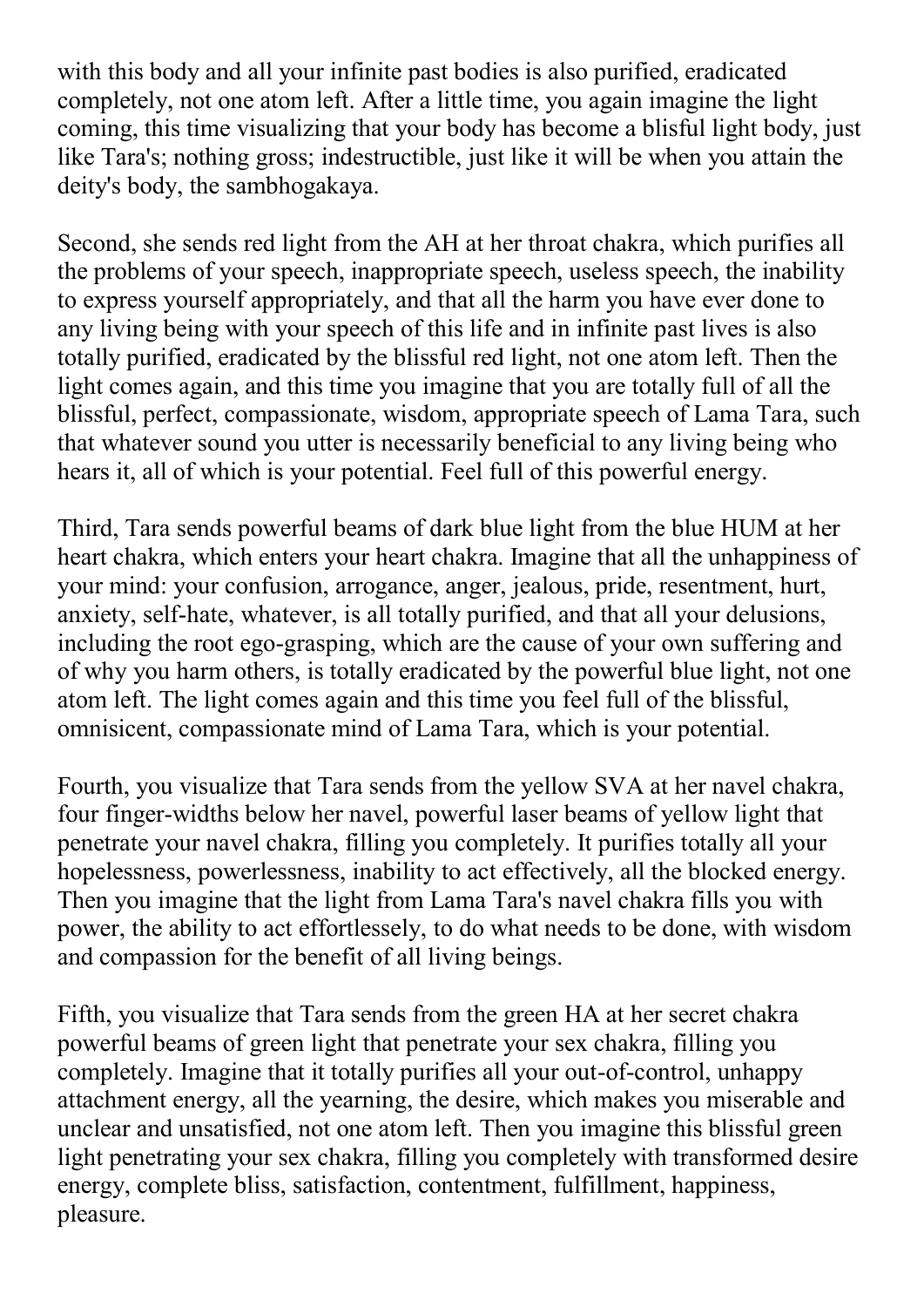Then you visualize all the five lights coming from Tara's five chakras simultaneously, penetrating your five chakras, this time feeling that even the subtle stains of all delusion are totally eradicated, not one atom left. Feel very blissful.

Stay in this blissful state, concentrating on being oneness with the energy of Mother Tara.

Tara's lotus dissolves upwards into her body. Then she comes to sit above your crown, facing the same way as you. Then, out of her wish to be oneness with your mind - and she is your guru, remember - she dissolves into green light and melts into your crown and goes down your central channel - which is closer to the back of your body and runs just in front of your spine - to your heart chakra, where she merges with your subtle consciousness, your clear light consciousness. You think: Tara's mind, the guru's mind, my mind: same thing. And you feel blissful.

Then you visualize all sentient beings surrounding you - in front, above, below, to the sides everywhere (anyway, it's said that there's not an atom of space where there aren't sentient beings). Recite Tara's mantra –

#### *om tare tutare ture soha* **–**

as many times as you like, imagining that the energy of the mantra goes out and hooks all Tara's energy, which then goes out to all sentient beings, liberating them, and comes to you filling you with bliss and wisdom and all her sublime qualities, your own potential.

When you have finished mantras, say the following:

#### **Please Root Guru glorious and precious, Remain upon a lotus at my heart And looking after me through your great kindness Grant me siddhis of body, speech and mind.**

Now you dissolve every thing into what they call space-like emptiness. As Lama Yeshe says, this is not the actual meaning of emptiness but in tantra it is a very powerful way of getting to emptiness. First you imagine that the entire universe dissolves into empty space: your place, the planet, the galaxies. This universe, and all the beings in it, which we cling to as so real, as existing from its own side, just dissolves into vast empty space, not one atom left: zero as Lama says.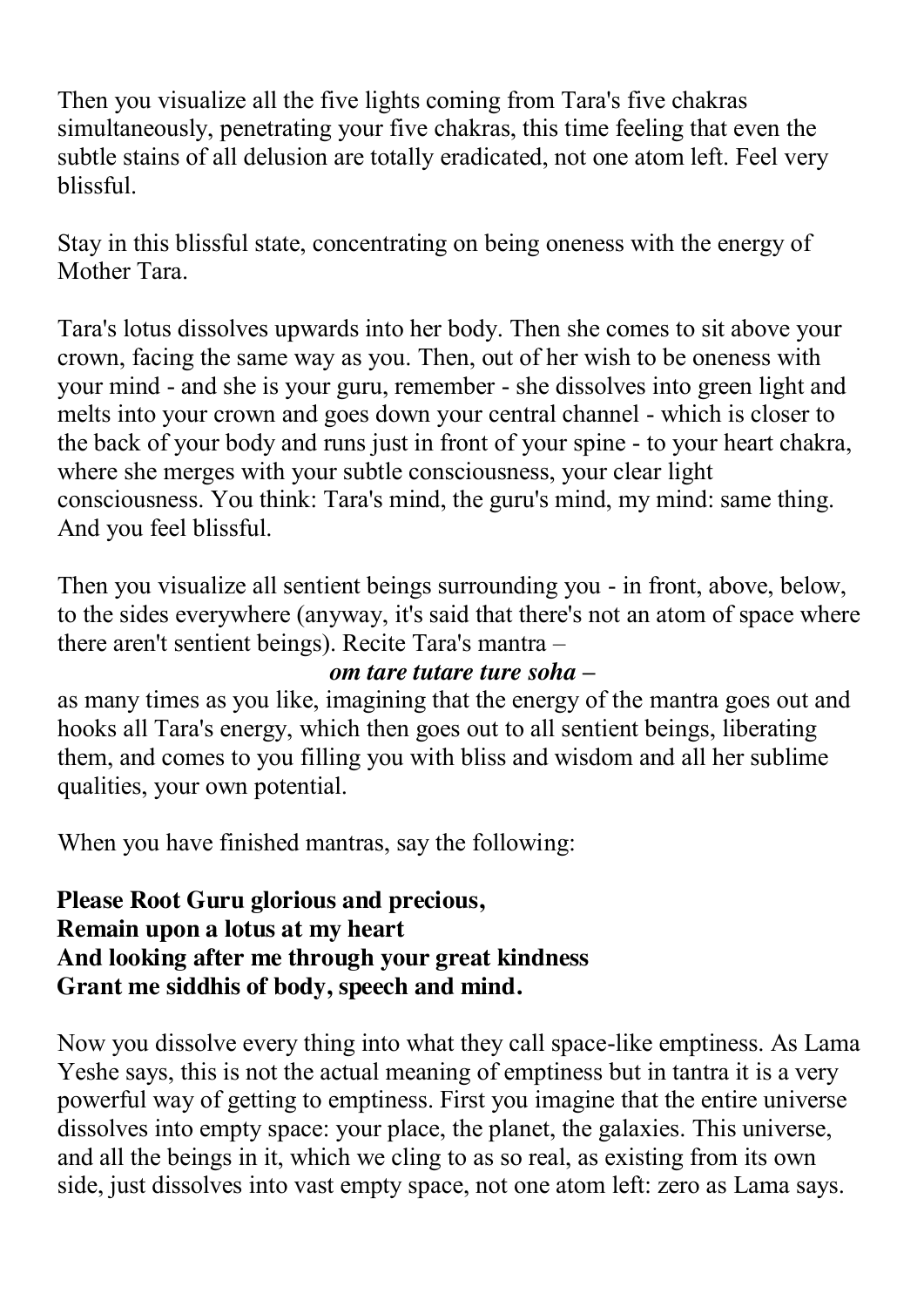Then you dissolve your body, the basis of this I , the thing we know most, identify with most: you imagine that from your feet up towards your heart chakra and from your crown down towards your heart chakra it just dissolves; you feel that everything absorbs into your heart chakra.

Then you dissolve your thoughts, these elaborate conceptual constructions, all the thoughts of I, which have no basis in reality, which are completely made up, a hallucination as Lama Zopa says. All of it dissolves into empty space, not one atom left, zero.

All there is left is your Lama Tara consciousness, very subtle, pure, as vast as space: '' I am the dharmakaya,'' you think, ''This is who I am.'' Feel completely blissful - this is your nature. And you feel that you are in the nature of emptiness. For a moment you meditate conceptually on emptiness, at whatever level you understand its meaning. Then you let go of all thoughts and you abide in this vast, blissful, space-like emptiness for as long as you like.

When it's time to finish, you would be roused out of this blissful emptiness by your compassion, your wish to benefit others: you manifest again in your body and imagine that your mind is oneness with Mother Tara 's mind. And you make strong prayers that with this body and speech you will benefit whichever sentient beings you come into contact with: human, animal, whatever, that the purpose of your body and speech is to benefit others. And then you do the dedication prayers.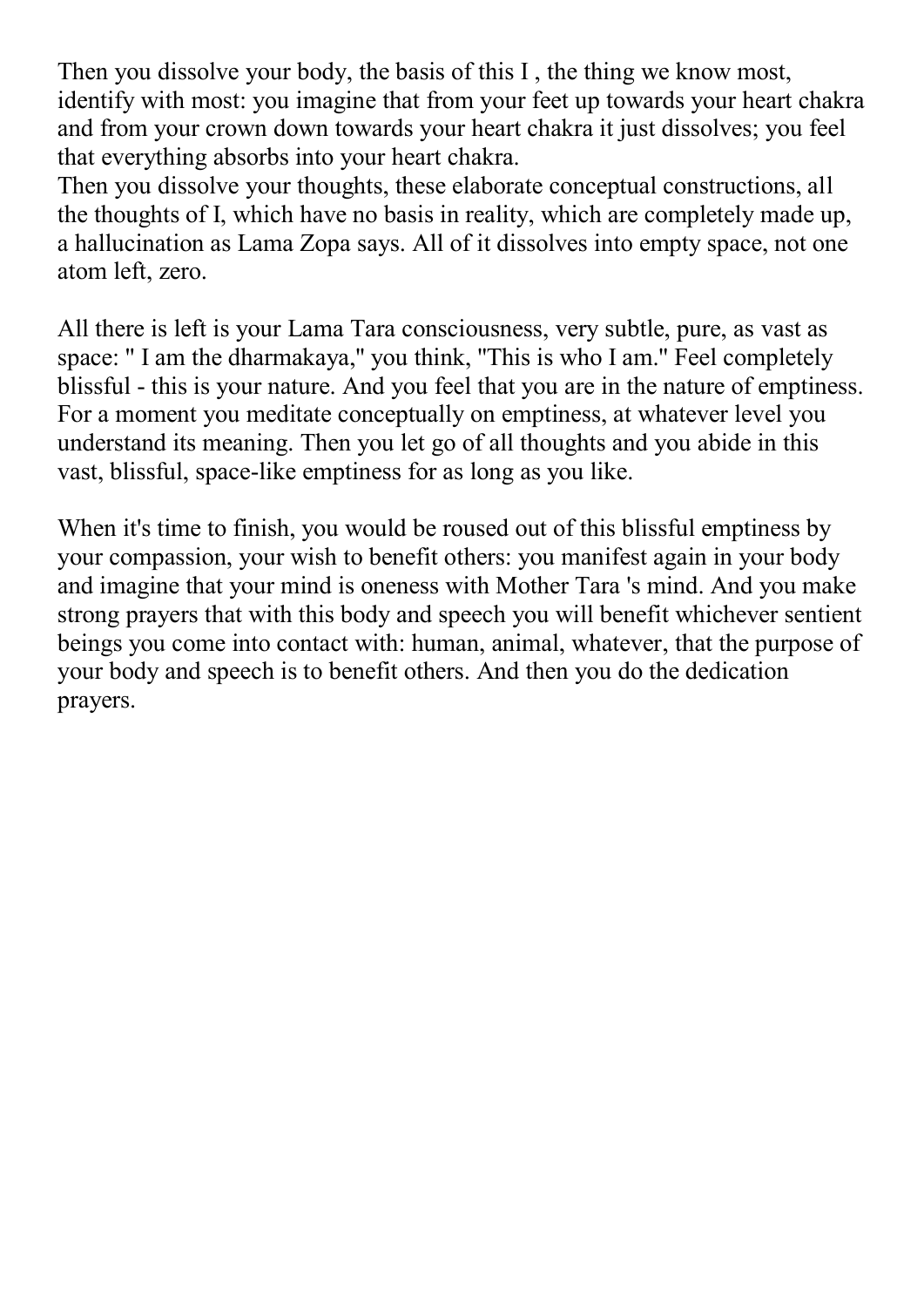#### *Dedications*

**Through the merits of these virt**ו**ous actions May I quickly attain the state of a guru-buddha And lead all living beings, without exception, Into that enlightened state.**

*ge wa di yi nyur du dag lama sang gyä drub gyur nä dro wa chig kyang ma lü pa de yi sa la gö par shog.*

**May the precious bodhi–mind Not yet born arise and grow May that born have no decline But increase forever more.**

*jang chub sem chog rin-po-che ma kye pa nam kye gyur chig kye-pa nyam-pa me pa yang gong nä gong du phel war shog.*

**Just as the brave Manjushri, and Samantabhadra too, Realized things as they are, Also I dedicate all these merits in the best way, That I may follow their perfect example.**

*jam päl pa wö ji tar khyen pa dang kün tu zang po de yang de zhin te de dag kün gyi je su dag lob chir ge wa di dag tham chä rab tu ngo.*

**I dedicate all these roots of virtue With the dedication praised as the best By the victorious ones thus gone of the three times, So that I might perform the noble bodhisattva's deeds.**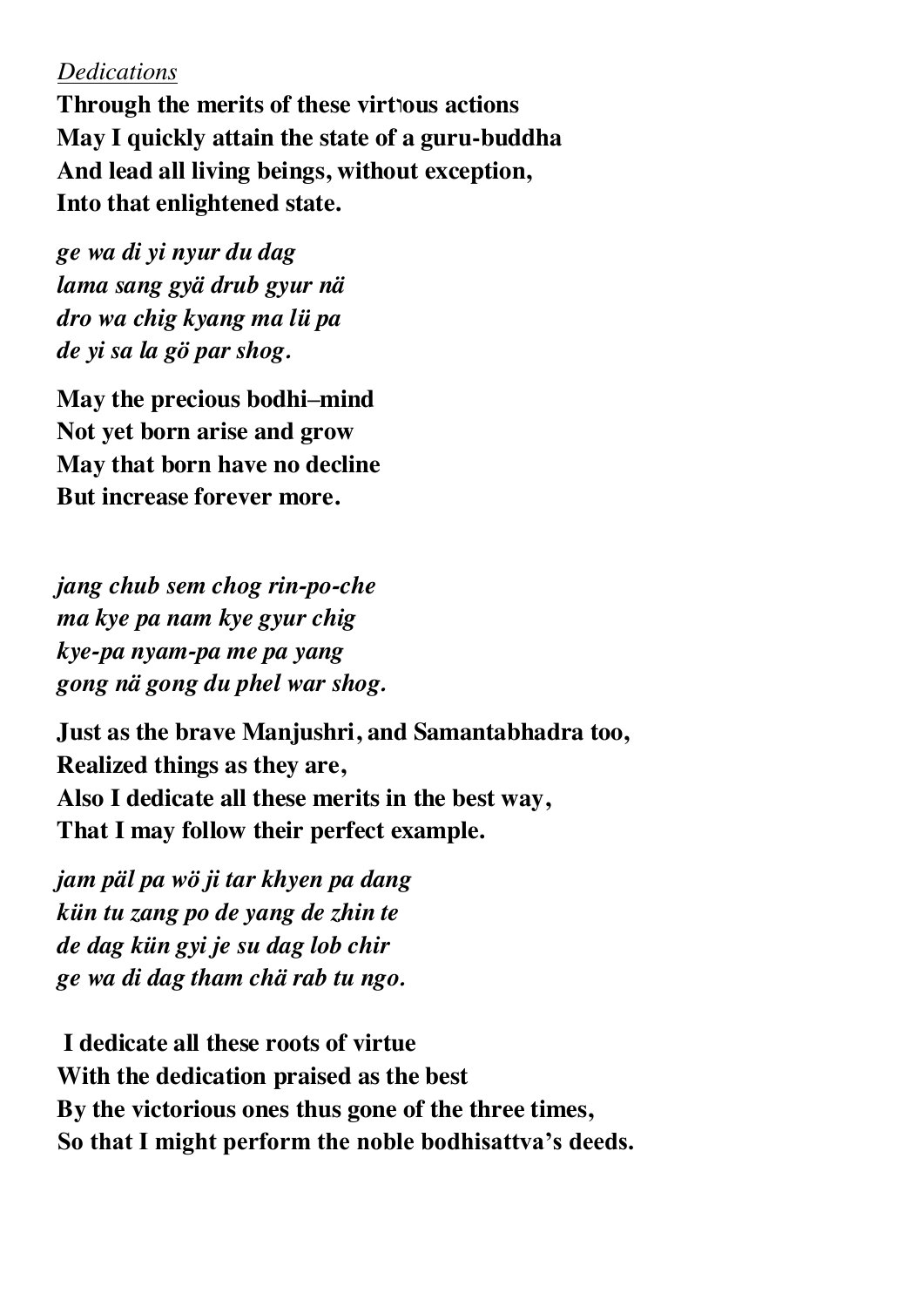*dü sum sheg päi gyäl wa tham chä kyi ngo wa gang la chog tu ngag pa de dag gi ge wäi tsa wa di kün kyang zang po chö chir rab tu ngo war gyi.*

#### Prayer for the Long Life of His Holiness the Dalai Lama

**In the land encircled by snow mountains You are the source of all happiness and good All-powerful Chenerezig, Tensin Gyatso, Please remain until samsara ends.**

*gang ri ra wä kor wäi zhing kham dir phän dang de wa ma lü jung wäi nä chän rä zig wang tän dzin gya tso yi zhab pä si thäi bar du tän gyur chig.*

#### *Chantable Dedications*

**Due to this merit may I soon Attain the enlightened state of Guru-Buddha That I may be able to liberate All sentient beings from their sufferings.**

**May the precious bodhi mind Not yet born arise and grow. May that born have no decline, But increase forever more.**

**In the snowy mountain paradise You're the source of good and happiness, Powerful Tenzin Gyatso Chenresig, May you stay until samsara ends.**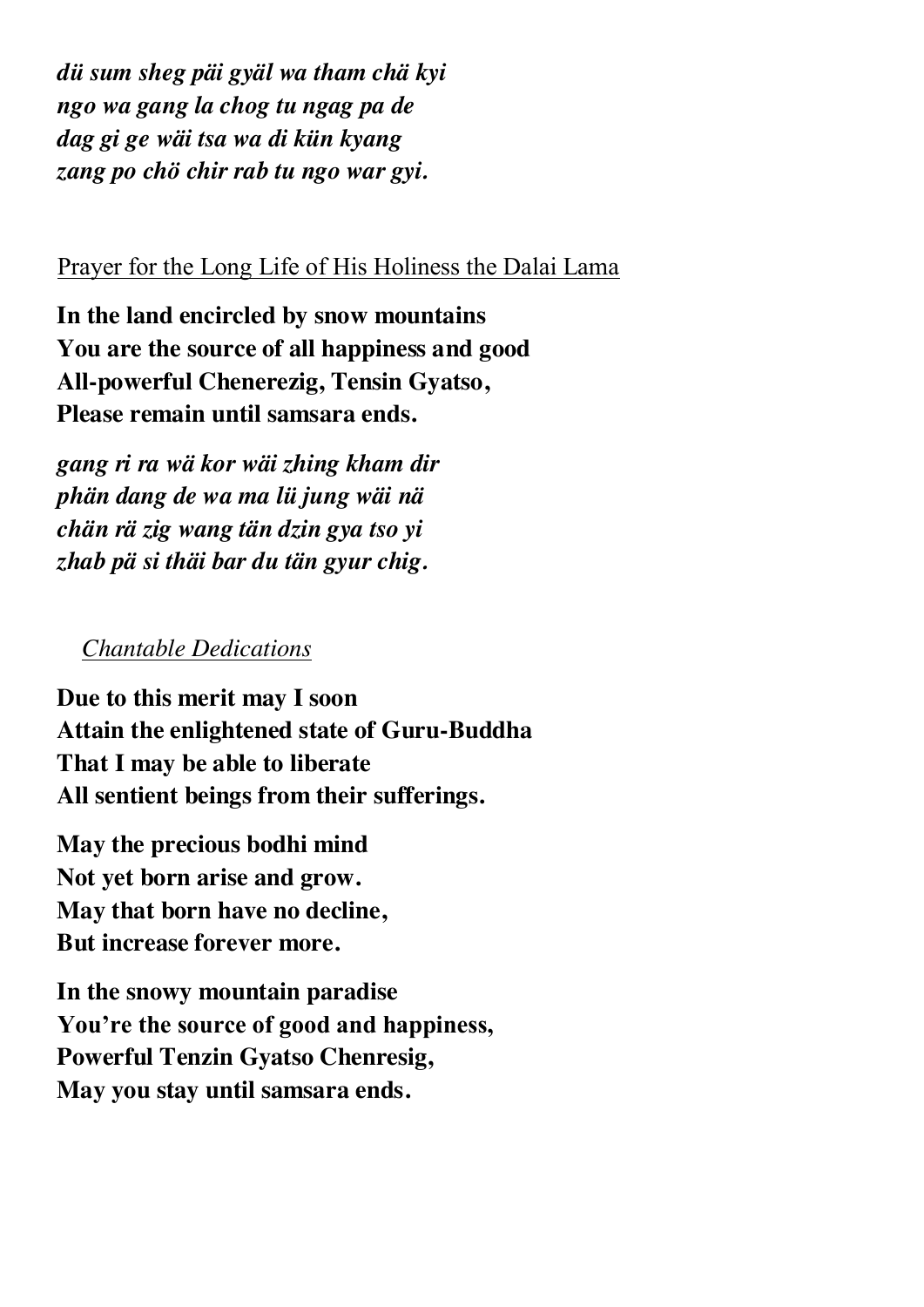#### *From Shantideva's Bodhicharyavatara*

**May all beings everywhere Plagued by sufferings of body and mind,** 

**Obtain an ocean of happiness and joy By virtue of my merits.**

**May no living creature suffer, Commit evil or ever fall ill, May no one be afraid or belittled, With a mind weighed down by depression.**

**May the blind see forms And the deaf hear sounds, May those whose bodies are worn with toil Be restored on finding repose.**

**May the naked find clothing The hungry find food; May the thirsty find water And delicious drinks.**

**May the poor find wealth, Those weak with sorrow find joy, May the forlorn find hope, Constant happiness and prosperity.** **May there be timely rains And bountiful harvests; May all medicines be effective And wholesome prayers bear fruit.**

**May all who are sick and ill Quickly be freed from their ailments,** 

**Whatever diseases there are in the world,** 

**May they never occur again.**

**May the frightened cease to be afraid** 

**And those bound be freed; May the powerless find power And may people think of benefiting each other.**

**For as long as space remains, For as long as sentient beings remain, Until then may I, too, remain To dispel the miseries of the world.**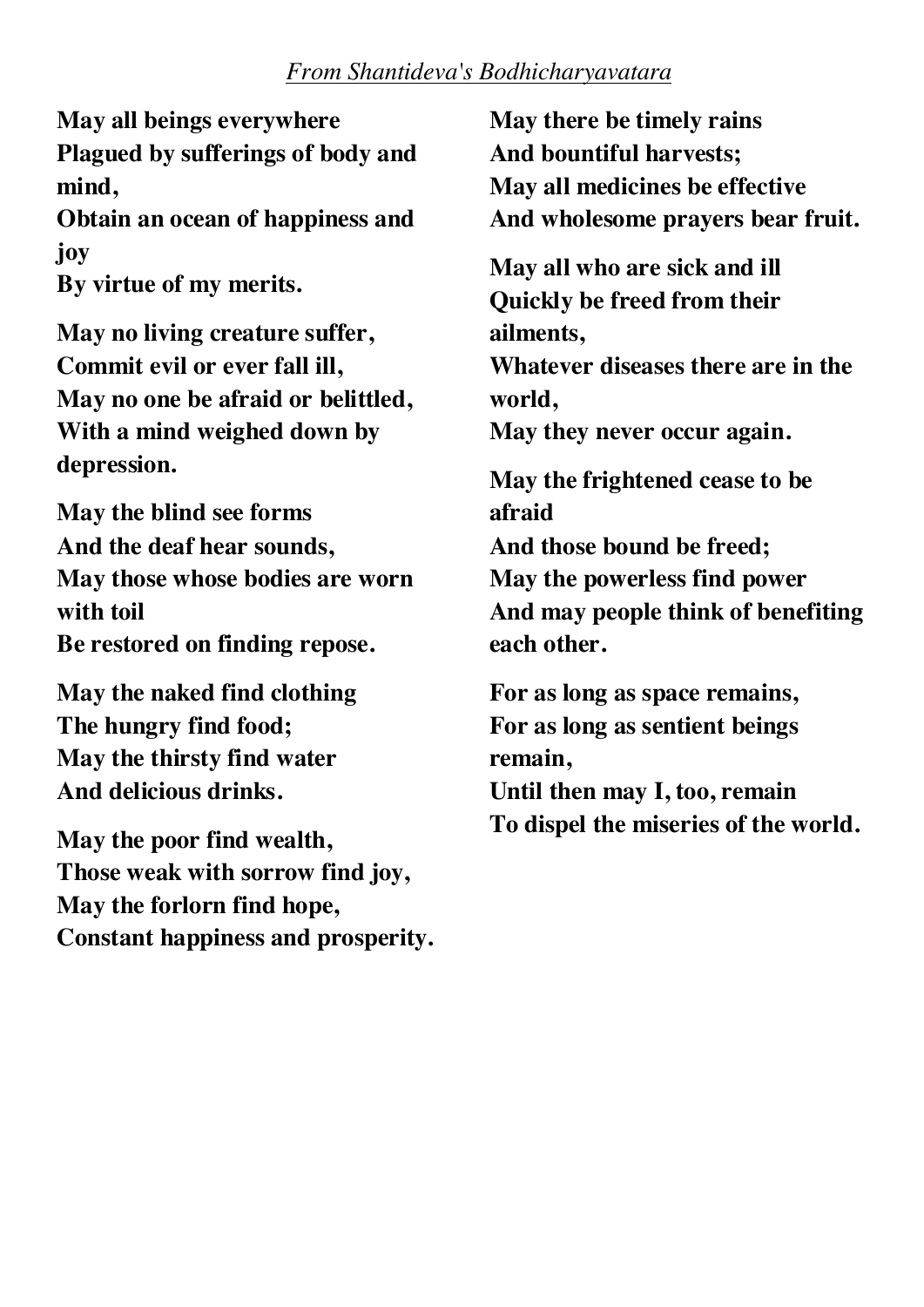#### *Multiplying Mantras*

**CHOM DÄN DÄ DE ZHIN SHEG PA DRA CHOM PA YANG DAG PAR DZOG PÄI SANG GYÄ NAM PAR NANG DZÄ Ö KYI GYÄL PO LA CHHAG TSHÄL LO**

**(1x)**

**JANG CHHUB SEM PA SEM PA CHHEN PO KÜN TU ZANG PO LA CHHAG TSHÄL LO**

**(1x)**

**TADYATHA PÄNCHA GRIYA AVA BODHANI SVAHA** 

**OM DHURU DHURU JAYA MUKHE SVAHA** 

**(7x)** 

**CHOM DÄN DÄ DE ZHIN SHEG PA DRA CHOM PA YANG DAG PAR DZOG PÄI SANG GYÄ MÄN GYI LHA BAIDURYA Ö KYI GYÄL PO LA CHHAG TSHÄL LO** 

**(1x)** 

**CHOM DÄN DÄ DE ZHIN SHEG PA DRA CHOM PA YANG DAG PAR DZOG PÄI SANG GYÄ NGO WA DANG MÖN LAM [THAM CHÄ RAB TU] DRUB PÄ GYÄL PO LA CHHAG TSHÄL LO** 

**(1x)** 

**Due to the power of the blessing of the eminent Buddhas and bodhisattvas, the power of infallible dependent arising, and the power of my pure special attitude, may all my pure prayers succeed immediately.**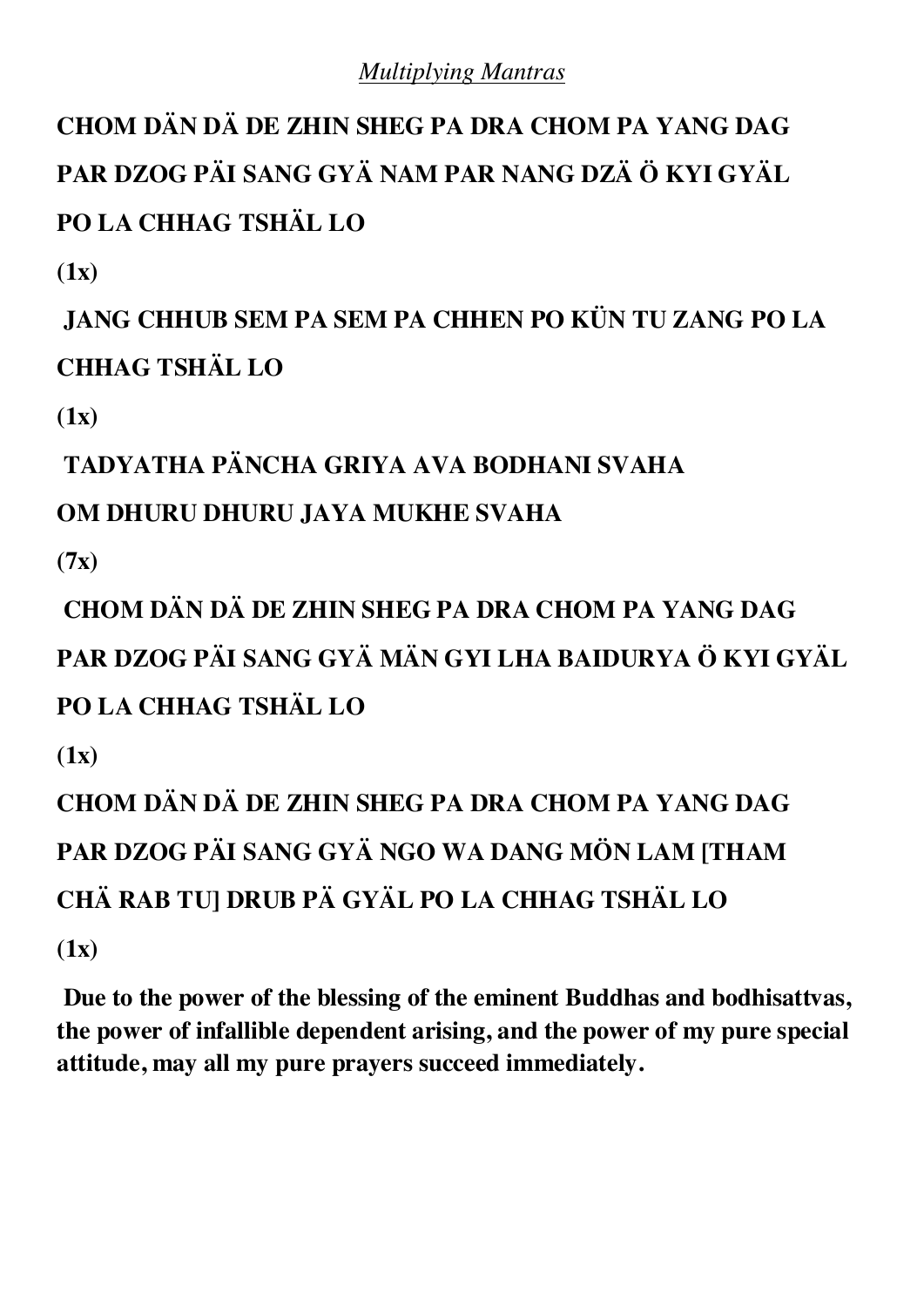**OM! Homage to the venerable Arya Tara.**

**1. Homage! Tara, swift, heroic! Eyes like lightning instantaneous! Sprung from op'ning stamens of the Lord of three world's tear-born lotus!**

**2. Homage! She whose face combines a Hundred autumn moons at fullest! Blazing with light rays resplendent As a thousand star collection!**

**3. Homage! Golden-blue one, lotus Water born, in hand adorned! Giving, effort, calm, austerities, Patience, meditation her sphere!**

**4. Homage! Crown of tathagatas, Actions triumph without limit! Relied on by conquerors' children, Having reached ev'ry perfection!**

**5. Homage! Filling with TUTTARE, HUM, desire, direction, and space! Trampling with her feet the seven worlds, Able to draw forth all beings!**

**6. Homage! Worshipped by the all-lords, Shakra, Agni, Brahma, Marut! Honored by the hosts of spirits, Corpse-raisers, gandharvas, yakshas!**

**7. Homage! With Her TRAD and PHAT sounds Destroying foes' magic diagrams! Her feet pressing, left out, right in, Blazing in a raging fire-blaze!**

**8. Homage! TURE, very dreadful! Destroyer of Mara's champion(s)!**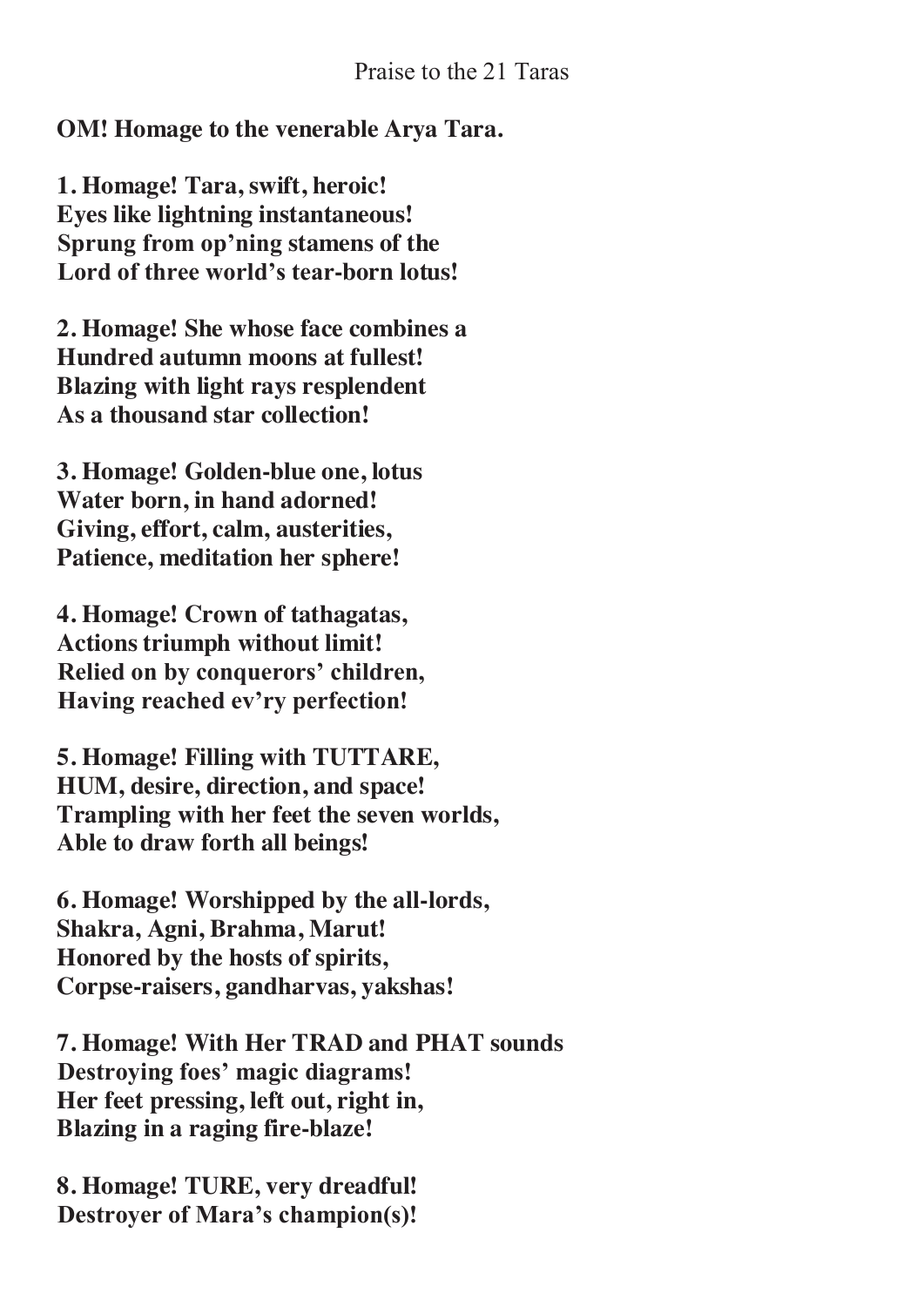**She with frowning lotus visage Who is slayer of all enemies!**

**9. Homage! At the heart her fingers Adorn her with Three Jewel mudra! Light-ray masses all excited! All directions' wheels adorn her!**

**10. Homage! She so joyous, radiant, Crown emitting garlands of light! Mirthful, laughing with TUTTARE, Subjugating maras, devas!**

**11. Homage! She able to summon All earth-guardians' assembly! Shaking, frowning, with her HUM sign Saving from every misfortune!**

**12. Homage! Crown adorned with crescent Moon, all ornaments most shining! Amitabha in her hair-knot Sending out much light eternal!**

**13. Homage! She 'mid wreath ablaze like Eon-ending fire abiding! Right stretched, left bent, joy surrounds you Troops of enemies destroying!**

**14. Homage! She who strikes the ground with Her palm, and with her foot beats it! Scowling, with the letter HUM the Seven levels she does conquer!**

**15. Homage! Happy, virtuous, peaceful! She whose field is peace, nirvana! She endowed with OM and SVAHA, Destroyer of the great evil**

**16. Homage! She with joy surrounded Tearing foes' bodies asunder, Frees with HUM and knowledge mantra, Arrangement of the ten letters!**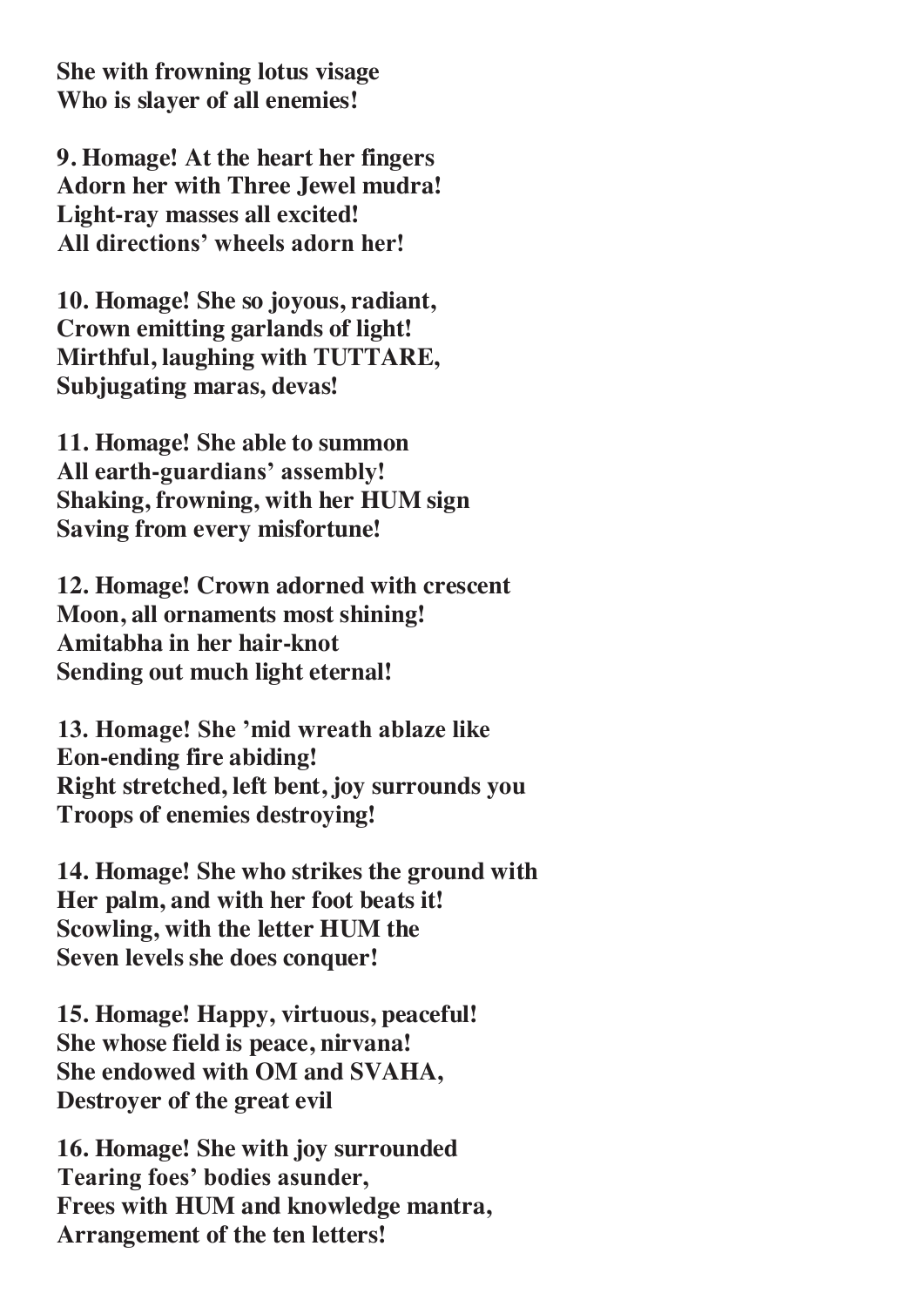**17. Homage! TURE! With seed letter Of the shape of syllable HUM! By foot stamping shakes the three worlds, Meru, Mandara, and Vindhya!**

**18. Homage! Holding in her hand the Deer-marked moon of deva-lake form! With twicespoken TARA and PHAT, Totally dispelling poison!**

**19. Homage! She whom gods and their kings, And the kinnaras do honour! Armoured in all joyful splendor, She dispels bad dreams and conflicts!**

**20. Homage! She whose two eyes bright with Radiance of sun and full moon! With twice HARA and TUTTARE She dispels severe contagion!**

**21. Homage! Full of liberating Pow'r by the set of three natures! Destroys hosts of spirits, yakshas, And raised corpses! Supreme! TURE! These praises with the root mantras And prostrations thus are twenty-one!**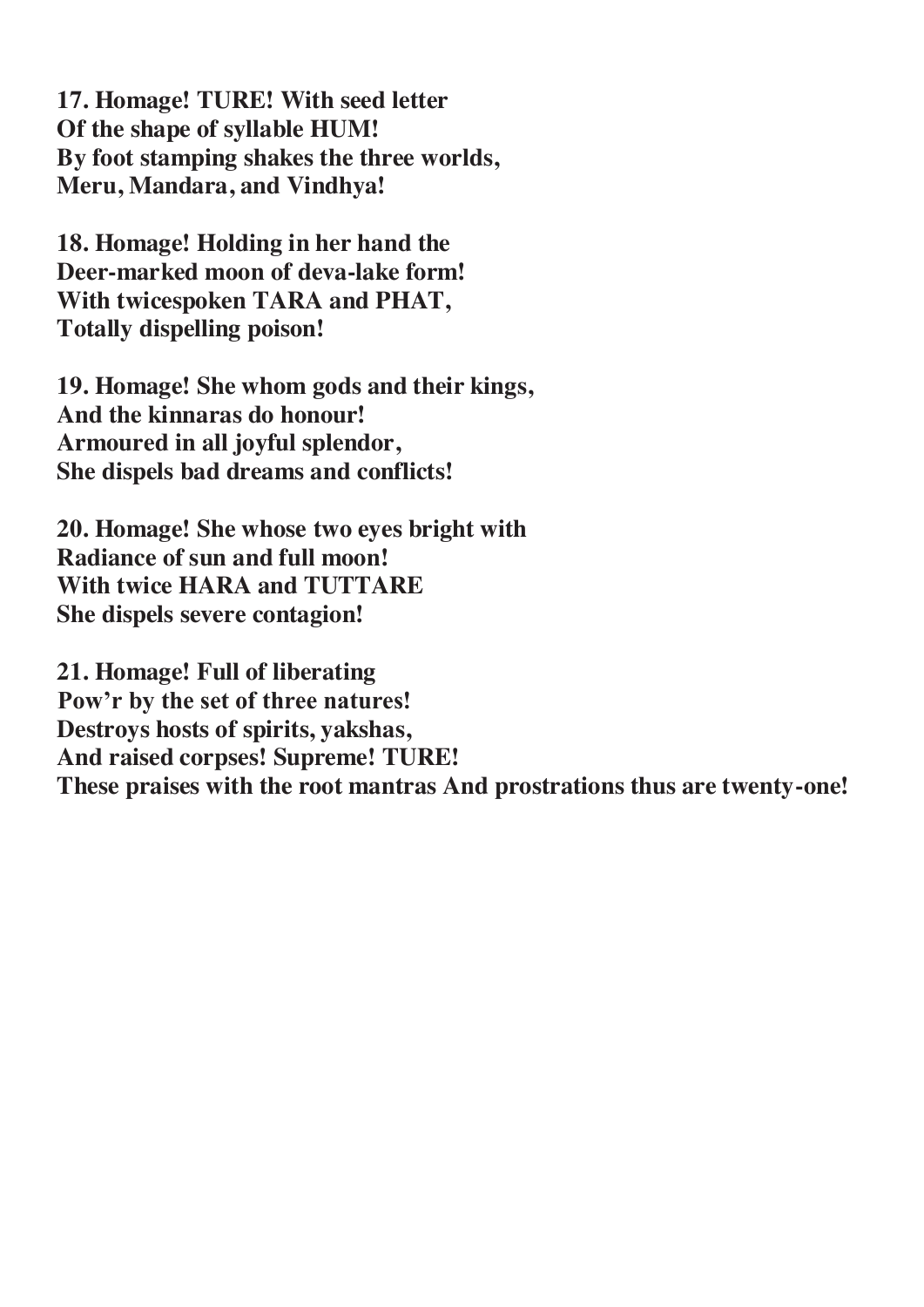#### **OM JE-TSÜN-MA PAG-MA DRÖL-MA-LA CHAG-TSEL-LO**

**1 CHAG-TSEL DRÖL-MA NYUR-MA PAA-MO CHÄN-NI KÄ-CHIG LOG-DANG DRA-MA JIG-TEN SUM-GÖN CHU-KYE SHÄL-GYI GEY-SAR JE-WA LÄ-NI JUNG-MA** 

**2 CHAG-TSEL TÖN-KÄI DA-WA KÜN-TU GANG-WA GYA-NI TSEG-PAI SHÄL-MA KAR-MA TONG-TRAG TSOG-PA NAM-KYI RAB-TU CHE-WAI Ö-RAB BAR-MA** 

**3 CHAG-TSEL SER-NGO CHU-NÄ KYE-KYI PÄ-ME CHAG-NI NAM-PAR GYÄN-MA JIN-PA TSON-DRÜ KAA-TUB ZHI-MA ZÖ-PA SAM-TÄN CHÖ-YUL NYI-MA** 

**4 CHAG-TSEL DE-ZHIN SHEG-PAI TSUG-TOR TAA-YÄ NAM-PAR GYEL-WAR CHÖ-MA MA-LÜ PA-RÖL CHIN-PA TOB-PAI GYEL-WAI SÄ-KYI SHIN-TU TEN-MA** 

**5 CHAG-TSEL TÜT-TAA-RA HUM YIG-GE DÖ-DANG CHOG-DANG NAM-KAA GANG-MA JIG-TEN DÜN-PO ZHAB-KYI NÄN-TE LÜ-PA ME-PAR GUG-PAR NÜ-MA** 

**6 CHAG-TSEL GYA-JIN ME-LHA TSANG-PA LUNG-LHA NA-TSOG WONG-CHUG CHÖ-MA JUNG-PO RO-LANG DRI-ZA NAM-DANG , NÖ-JIN TSOG-KYI DÜN-NÄ TÖ-MA** 

**7 CHAG-TSEL TRÄ-CHE JA-DANG PE-KYI PA-RÖL TRÜL-KOR RAB-TU JOM-MA YÄ-KUM YÖN-KYANG ZHAB-KYI NÄN-TE ME-BAR TRAG-PA SHIN-TU BAR-MA** 

**.**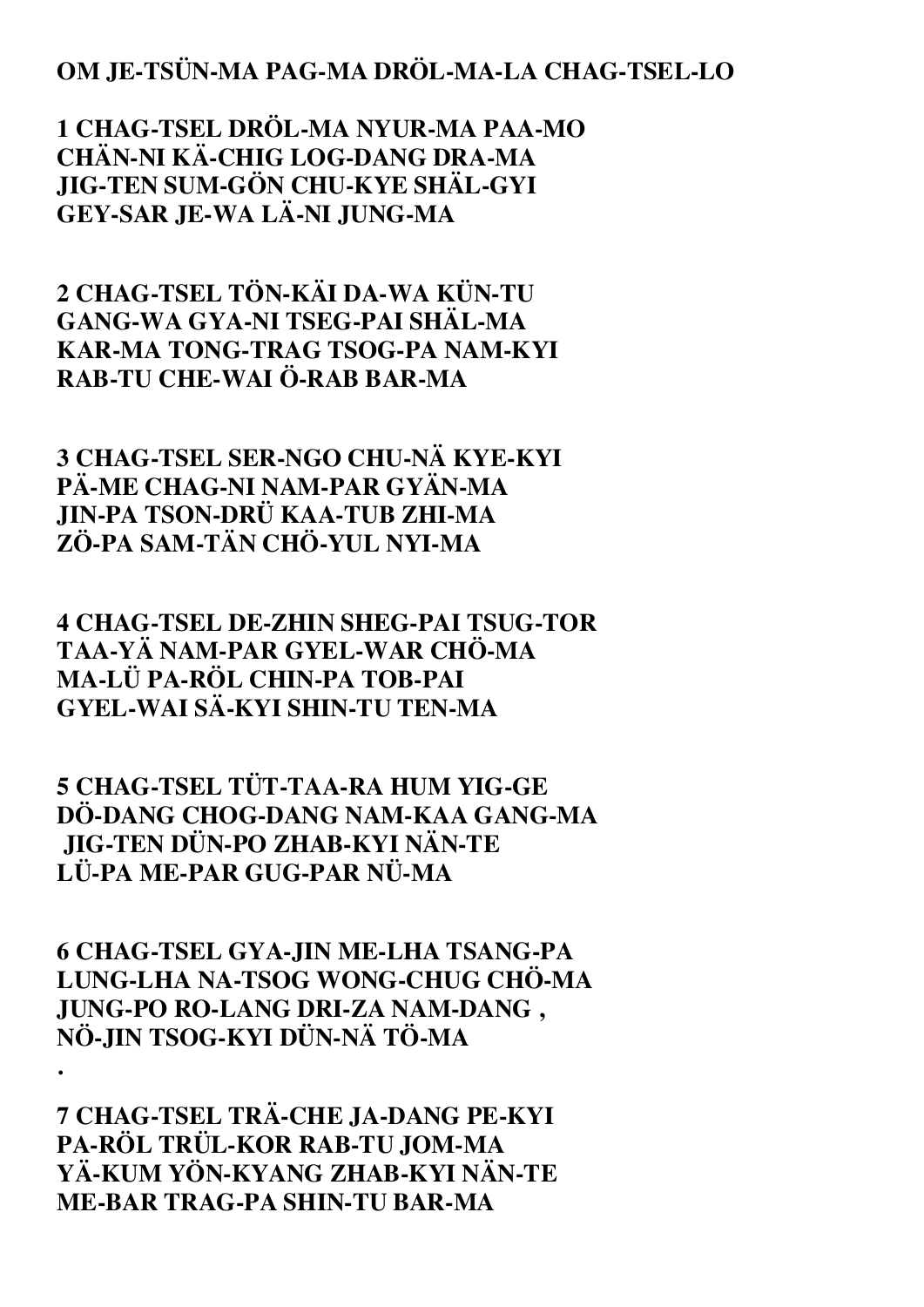#### **8 CHAG-TSEL TU-RE JIG-PA CHEN-PO DÜ-KYI PAA-WO NAM-PAR JOM-MA CHU-KYE SHEL-NI TRO-NYER DÄN-DZÄ DRA-WO TAM-CHÄ MA-LÜ SÖ-MA**

**9 CHAG-TSEL KON-CHOG SUM-TSÖN CHAG-GYAI SOR-MÖ TUG-KAR NAM-PAR GYÄN-MA MA-LÜ CHOG-KYI KOR-LÖ GYÄN-PAI RANG-GI Ö-KYI TSOG-NAM TRUG-MA** 

**10 CHAG-TSEL RAB-TU GAA-WA JI-PAI U-GYÄN Ö-KYI TRENG-WA PEL-MA ZHÄ-PA RAB-ZHÄ TÜT-TAA-RA-YI DÜ-DANG JIG-TEN WONG-DU DZE-MA** 

**11 CHAG-TSEL SA-ZHI KYONG-WAI TSOG-NAM TAM-CHÄ GUK-PAR NÜ-MA NYI-MA TRO-NYER YÖ-WAI YI-GE HUM-GI PONG-PA TAM-CHÄ NAM-PAR DRÖL-MA** 

**12 CHAG-TSEL DA-WAI DUM-BU U-GYÄN GYÄN-PA TAM-CHAY SHING-TU BAR-MA RÄL-PAI TRÖ-NA Ö-PAG ME-LÄ DAK-PAR SHIN-TU Ö-RAB DZE-MA** 

**13 CHAG-TSEL KÄL-PAI TA-MAI ME-TAR BAR-WAI TRENG-WAI Ü-NA NÄ-MA YÄ-KYANG YÖN-KUM KÜN-NÄ KOR-GAI DRA-YI PUNG-NI NAM-PAR JOM-MA** 

**14 CHAG-TSEL SA-ZHI NGÖ-LA CHAG-GI TIL-GYI NÜN-CHING ZHAB-KYI DUNG-MA TRO-NYER CHÄN-DZÄ YI-GE HUM-GI RIM-PA DUN-PO NAM-NI GEM-MA**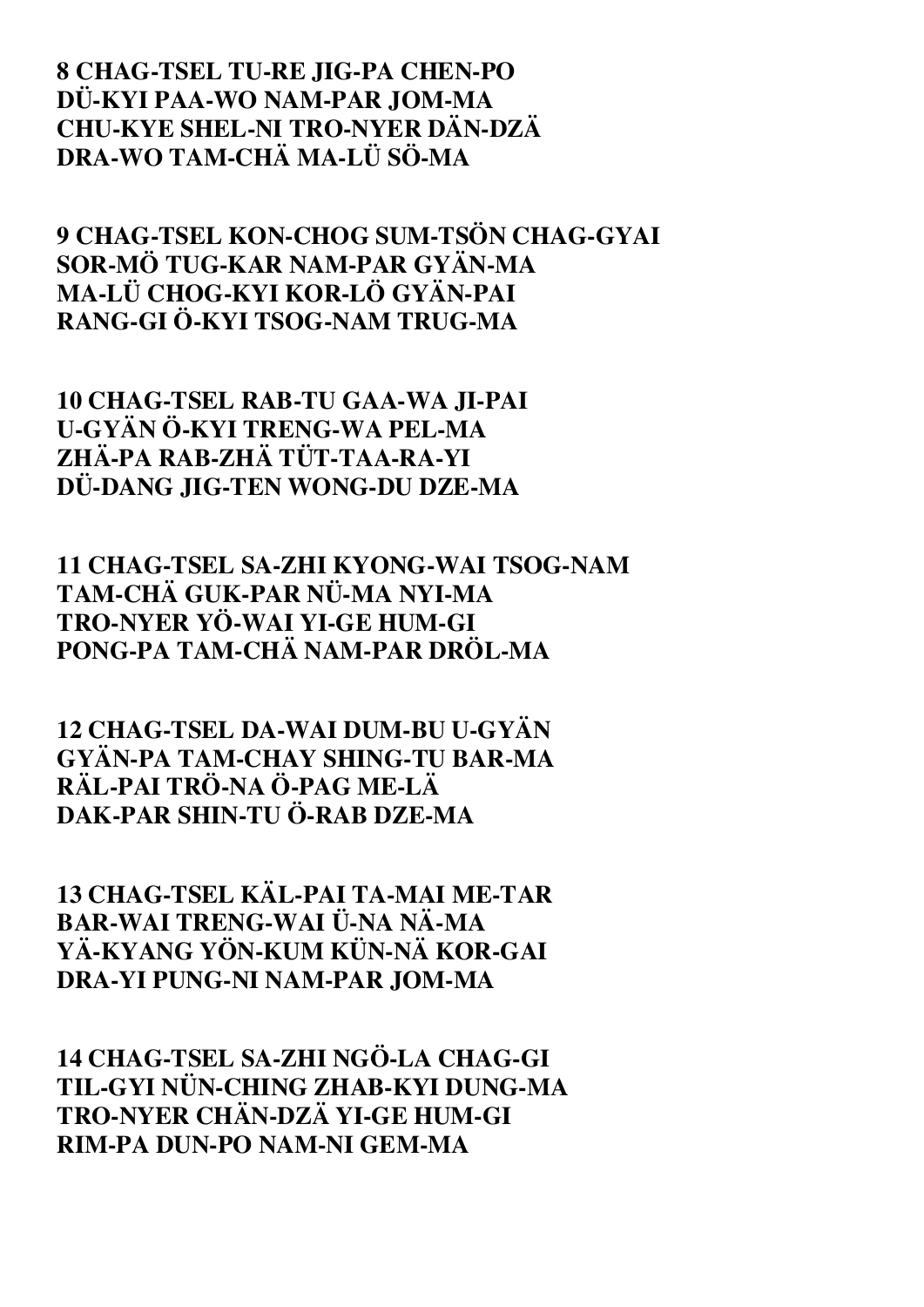#### **15 CHAG-TSEL DE-MA GE-MA SHI-MA NYA-NGÄN DÄ-ZHI CHÖ-YÜL NYI-MA SO-HA OM-DANG YANG-DAG DÄN-PÄ DIG-PA CHEN-PO JOM-PA NYI-MA**

**16 CHAG-TSEL KÜN-NÄ KOR-RAB GAA-WAI DRA-YI LÜ-NI NAM-PAR GEM-MA YIG-GE CHU-PAI NGAG-NI KÖ-PAI RIG-PA HUM-LÄ DRÖL-MA NYI-MA** 

**17 CHAG-TSEL TU-RE ZHAB-NI DAB-PÄ HUM-GI NAM-PAI SA-BON NYI-MA RI-RAB MAN-DA RA-DANG BIG-JE JIG-TEN SUM-NAM YO-WA NYI-MA** 

**18 CHAG-TSEL LHA-YI TSO-YI NAM-PAI RI-DAG TAG-CHÄN CHAG-NA NAM-MA TARA NYI-JÖ PÄ-KYI YI-GE DUG-NAM MA-LU PA-NI SEL-MA** 

**19 CHAG-TSEL LHA-YI TSOG-NAM GYÄL-PO LHA-DANG MI-AM CHI-YI TEN-MA KÜN-NÄ GO-CHA GAA-WA JI-GYI TSÖ-DANG MI-LAM NGÄN-PA SEL-MA** 

**20 CHAG-TSEL NYI-MA DA-WA GYÄ-PAI CHÄN-NYI PO-LA Ö-RAB SÄL-MA HARA NYI-JÖ TÜT-TAA-RA-YI ZHIN-TU DRAG-POI RIM-NÄ SEL-MA** 

**21 CHAG-TSEL DE-NYI SUM-NAM KÖ-PÄ ZHI-WAI TU-DANG YANG-DAG DÄN-MA DÖN-DANG RO-LANG NÖ-JIN TSOG-NAM JOM-PA TU-RE RAB-CHOG NYI-MA TSA-WAI NGAG-KYI TÖ-PA DI-DANG CHAG-TSEL WA-NI NYI-SHU TSA-CHIG**